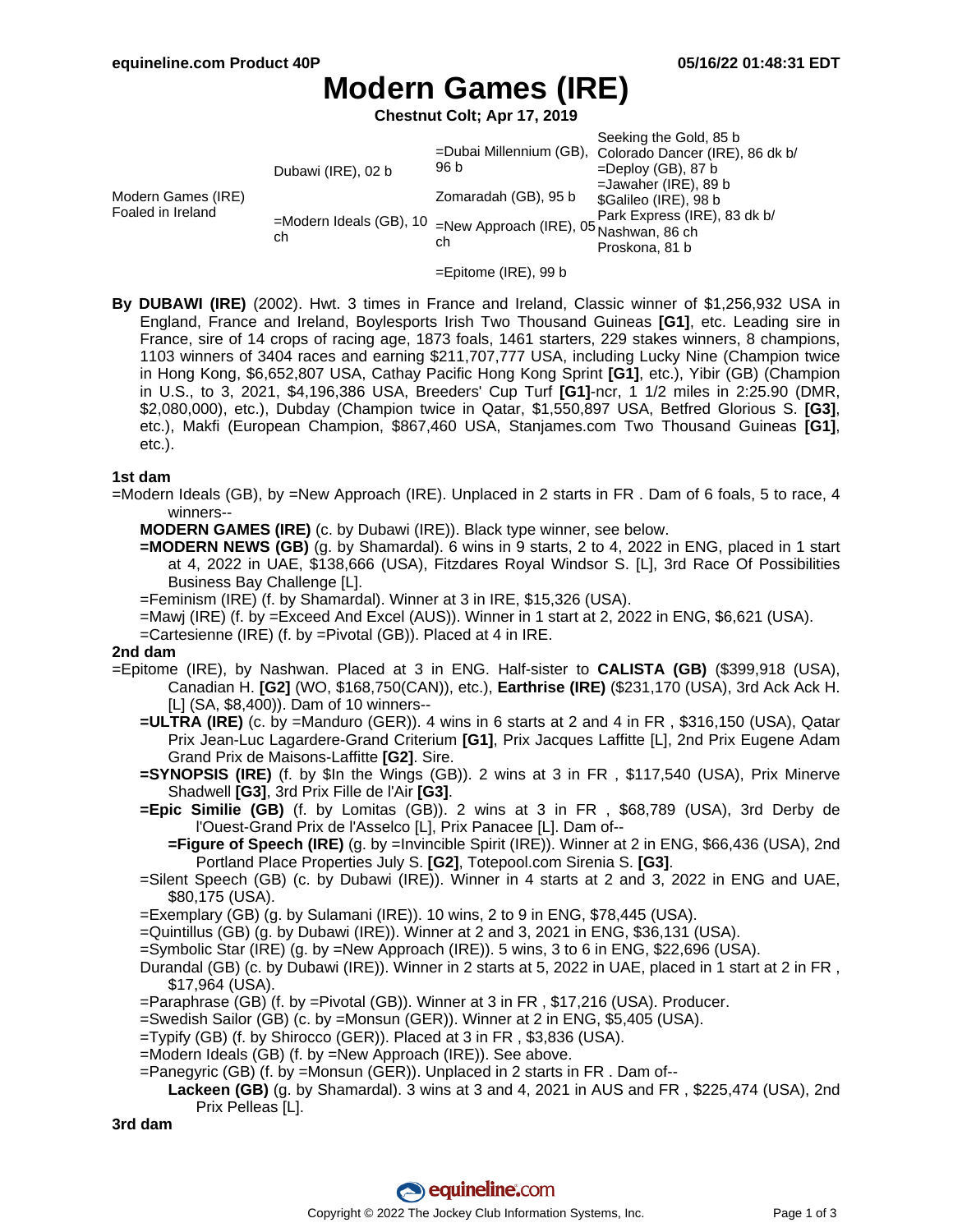## **Modern Games (IRE)**

**Chestnut Colt; Apr 17, 2019**

- **PROSKONA**, by Mr. Prospector. 5 wins at 3 in FR and ITY, \$81,223 (USA), Champion 3-year-old filly in Italy, Premio Umbria**-G2**, Prix de Seine-et-Oise**-G3**, Prix de Boulogne [L], 2nd Prix du Petit Couvert**-G3**, Prix de Honfleur [L]. Half-sister to **KEOS** (\$347,164 (USA), Hwt. older horse at 5 on German Free Hand., 5 - 7 fur., 129 Jacobs Goldene Peitsche **[G2]**, etc., sire), **KORVEYA** (\$45,101 (USA), Prix Chloe **[G3]**, etc.), **CARNET SOLAIRE** (\$78,818 (USA), Outstandingly S. [L], etc.), **Leo's Lucky Lady** (\$45,800, 2nd Egret S. (MED, \$7,000)), **Second Ring** (\$79,802 (USA), 3rd Prix des Sablonnets [L]), **Talon d'Aiguille** (\$46,353 (USA), 3rd Prix de Flore **[G3]**, etc.). Dam of 7 winners--
	- **CALISTA (GB)** (f. by Caerleon). 6 wins, 2 to 4 in FR and NA , \$399,918 (USA), Canadian H. **[G2]** (WO, \$168,750(CAN)), Spicy Living Sweepstakes H. [L] (RKM, \$60,000), Prix d'Angerville [L], Prix de la Cochere [L], 2nd Pebbles H. **[G3]**, Honey Fox H. **[G3]** (GP, \$20,000), Prix de Psyche **[G3]**, New Castle H. [L] (DEL, \$20,000), etc. Producer.
	- **Earthrise (IRE)** (g. by Caerleon). 6 wins, 2 to 9 in FR and NA , \$231,170 (USA), 3rd Ack Ack H. [L] (SA, \$8,400).
	- =Noesis (f. by =Persepolis (FR)). 2 wins at 3 in FR , \$36,360 (USA). Dam of--
		- **IBUKI PERCEIVE (JPN)** (f. by Caerleon). 3 wins at 2 and 3 in JPN, \$1,306,358 (USA), Daily Hai Queen Cup [LR], 2nd Oka Sho-Japanese One Thousand Guineas [LR], 3rd Hanshin Sansai Himba S. [LR]. Dam of--
			- Laca (f. by Cherokee Run). Winner at 4, \$31,168. Dam of--
				- **CHIEF KITTEN** (c. by Kitten's Joy). 3 wins at 2 and 6, \$166,069, Pulpit S. (GPW, \$43,245), 3rd Woodhaven S. (AQU, \$10,000).
		- **=Summer Sonnet (GB)** (f. by Baillamont). Winner at 3 in FR , \$38,545 (USA), 3rd La Coupe Piaget [L]. Dam of--
			- **=ACT ONE (GB)** (c. by \$In the Wings (GB)). 5 wins in 6 starts at 2 and 3 in FR , \$507,644 (USA), Criterium International **[G1]**, Prix Lupin **[G1]**, Prix Greffulhe **[G2]**, Prix Thomas Bryon **[G3]**, 2nd Prix du Jockey Club-French Derby **[G1]**. Sire.
			- **SUMMER SOLSTICE (IRE)** (f. by Caerleon). 3 wins at 3 and 4 in FR and NA , \$85,630 (USA), Prix de Thiberville [L], 2nd Prix Madame Jean Couturie [L]. Dam of--
				- **SUMMER BREEZING** (c. by Langfuhr). 7 wins, 2 to 7, \$326,906(USA), Tiller S. [L] (BEL, \$54,000), 3rd Troy S. [L] (SAR, \$10,000).
				- **ADIRONDACK SUMMER** (g. by Thunder Gulch). Winner at 2 and 3, \$145,950, Dania Beach S. [L] (GP, \$60,000), 2nd Woodchopper S. (FG, \$15,000), Summing S. (BEL, \$12,000), 3rd Transylvania S. **[G3]** (KEE, \$10,000), Bluegrass Cat Mohawk S. -R (BEL, \$12,500).
				- **Summer Solo** (f. by Arch). 3 wins in 4 starts at 2 and 3, \$222,400, 3rd Belmont Oaks Invitational S. **[G1]** (BEL, \$100,000).
			- **=Gharir (IRE)** (c. by Machiavellian). Winner at 2 and 5 in FR and UAE, \$305,918 (USA), 2nd Al Rashidiya **[G3]**, 3rd Gainsborough Poule d'Essai des Poulains-French Two Thousand Guineas **[G1]**, Derrinstown Stud Marju Jebel Ali S. [L]. Sire.
			- **Summer Symphony (IRE)** (f. by Caerleon). Winner at 2 in ENG, \$87,825 (USA), 2nd Meon Valley Stud Fillies' Mile **[G1]**, ATS Euromaster Prestige S. **[G3]**. Dam of--
				- **Carol's Street** (f. by Street Cry (IRE)). Winner at 2 in BRZ, 2nd Grande Premio Roger Guedon **[G3]**.
	- =Space Ritual (IRE) (f. by =Top Ville (IRE)). Winner at 2 in FR , \$14,742 (USA). Dam of--
		- =Muqaddima (f. by =Kaldoun (FR)). Winner at 3 and 4 in FR , \$13,103 (USA). Dam of--
			- =Ashkadima (IRE) (f. by =Ashkalani (IRE)). Unraced in Ireland. Dam of--
				- **=Grand Argentier (FR)** (g. by Palace Episode). 6 wins, 3 to 8 in FR and UAE, \$360,424 (USA), 3rd Prix Omnium II [L].
			- Space Time (FR) (f. by Bering (GB)). Placed in 2 starts at 2 in FR , \$6,120 (USA). Dam of--
				- **=SPLASHDOWN (GB)** (f. by Falbrav (IRE)). Winner at 2 and 3 in ENG, \$88,043 (USA), Ballymacoll Stud Lord Weinstock Memorial S. [L], 2nd E.B.F. Upavon Fillies' S. [L], 3rd E.B.F. Attheraces.com John Musker Fillies' S. [L], Lanwades Stud Severals S. [L], Bet365.com E.B.F. Montrose Fillies' S. [L]. Dam of--
					- **=REINA MADRE (IRE)** (f. by =Kingman (GB)). 4 wins at 2 and 3, 2021 in FR and SPA, \$110,360 (USA), Champion 2-year-old filly in Spain, Prix Imprudence **[G3]**, 2nd Grand Criterium de Bordeaux - Prix du Hong-Kong Jockey Club [L].
					- **AKTABANTAY (GB)** (g. by Oasis Dream (GB)). 11 wins, 2 to 7 in ENG and NA ,